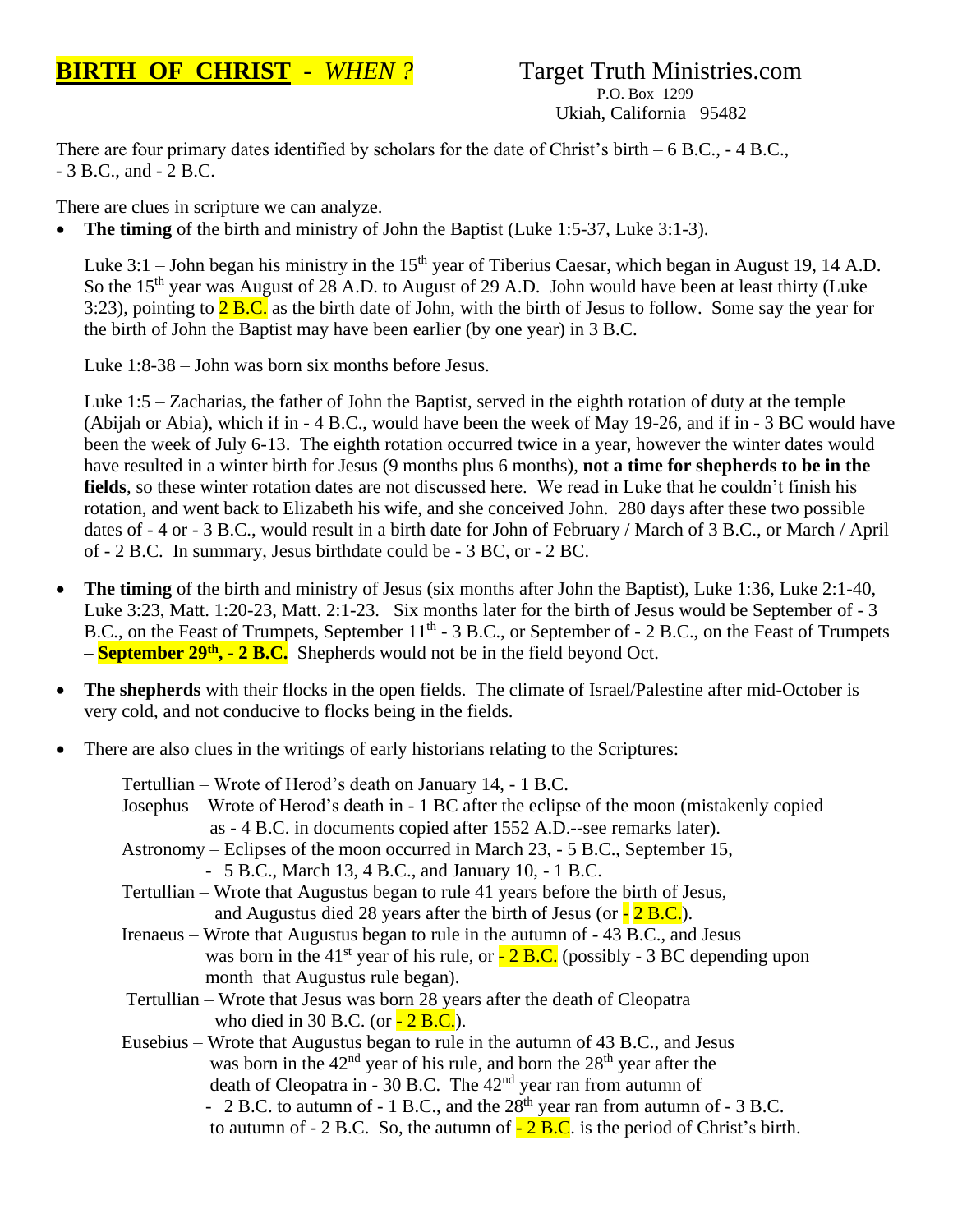| Historians – Agree that the 15 <sup>th</sup> year of Tiberius's rule is from August of 28 A.D. |  |  |  |
|------------------------------------------------------------------------------------------------|--|--|--|
| to August of 29A.D. Therefore, John the Baptist would begin his                                |  |  |  |
| ministry during this period, and if 30 years old, the traditional age                          |  |  |  |
| for a Rabbi (see Luke 3:23), he would be born sometime in - 3 to                               |  |  |  |
| - 2 B.C., and Luke 1:5 discussion above points to spring - 2 B.C. Spring                       |  |  |  |
| and summer represent preferable months to perform baptisms                                     |  |  |  |
| compared to winter.                                                                            |  |  |  |

John 2:19-20 1) Jesus  $1<sup>st</sup>$  early act just after baptism (age 30).

- 2) Herod began construction in 19 BC.
- 3) 46 years after construction equals 27 AD and Jesus is 30+, which would make Jesus birth - 3 BC…but….
- 4) 46 years in building--not since...could be 47 or 48 at this time- $-2 BC$ , or  $-1 BC$ .

**THE CENSUS** – There was a requirement by Augustus to either swear allegiance to the Emperor, or pay a tax, in preparation for the special Roman Jubilee Year of February of - 2 B.C. The registration would have begun in - 3 B.C. and taken at least a year to cover the entire Roman Empire, and should have been concluded in - 2 B.C. sometime. Josephus wrote that an oath of allegiance was demanded by Augustus about 12 to 15 months before the death of Herod, so the registration could have been taken as early as February of - 3 B.C. (12 months before the Jubilee Year of February of - 2 B.C.), and as late as the death of Herod in January of - 1 B.C., considering that Rome allowed at least one year for a registration to be completed.

• **The Magi** – Something caused the magi to **1)** begin a journey to Jerusalem, **2)** follow events on their journey which would have taken 2 to 4 months travel time, and **3)** view a specific event as significant when the star seemed to stop (Matt. 2:9). The Magi were interpreters of dreams, and astrologers, who knew of the prophecies of Daniel, from Daniel's time in Babylon, during the captivity (Dan.5). The prophecies (Dan. 9), spoke of the Messiah coming sometime during this period of time of the  $1<sup>st</sup>$  century, And the Magi were looking for it to be fulfilled. They looked for *signs* (Gen. 1:14 – God's story originally told in the Zodiac – see the **Zodiac Study**, or Books *God's Plan / Satan's Plan*, or *Revelation & End Times* at Target Truth Ministries.com).

The Magi understanding

 **Aries** = Judea, **Pisces** = Hebrews, **Virgo** = virgin, **Leo** = Judah, **Sun** = supreme father, **Moon** = supreme mother, **Regulus** = the king star in Leo, **Venus** = the brightest planet - the goddess (Ishtar), **Jupiter** =  $2<sup>nd</sup>$  brightest planet – king, **Saturn** = the protector of the Jewish people, **Mercury** = messenger of the gods.

**In - 7 B.C.** – The Magi witnessed a triple conjunction of Jupiter and Saturn in Pisces. These occurred in May, September, and December of - 7 B.C. This is a very rare occurrence, meaning a king (Jupiter), was to be born to the Hebrew people (Pieces), to bring protection (Saturn).

**In - 6 B.C.** – In February, three planets collided in Pisces (Jupiter, Mars, and Saturn), another very rare occurrence.

**In - 6 B.C.** – In April, there was a conjunction between Jupiter and the Moon in Aries. Coins of - 6 B.C. show Aries the lamb looking at a star.

**In - 4 B.C.** – This is a date referred to by many as the correct date, and it relates primarily to the writings of Josephus, which were copied *after* 1552 A.D., which related to - 4 B.C. as the date for the birth of Jesus. Prior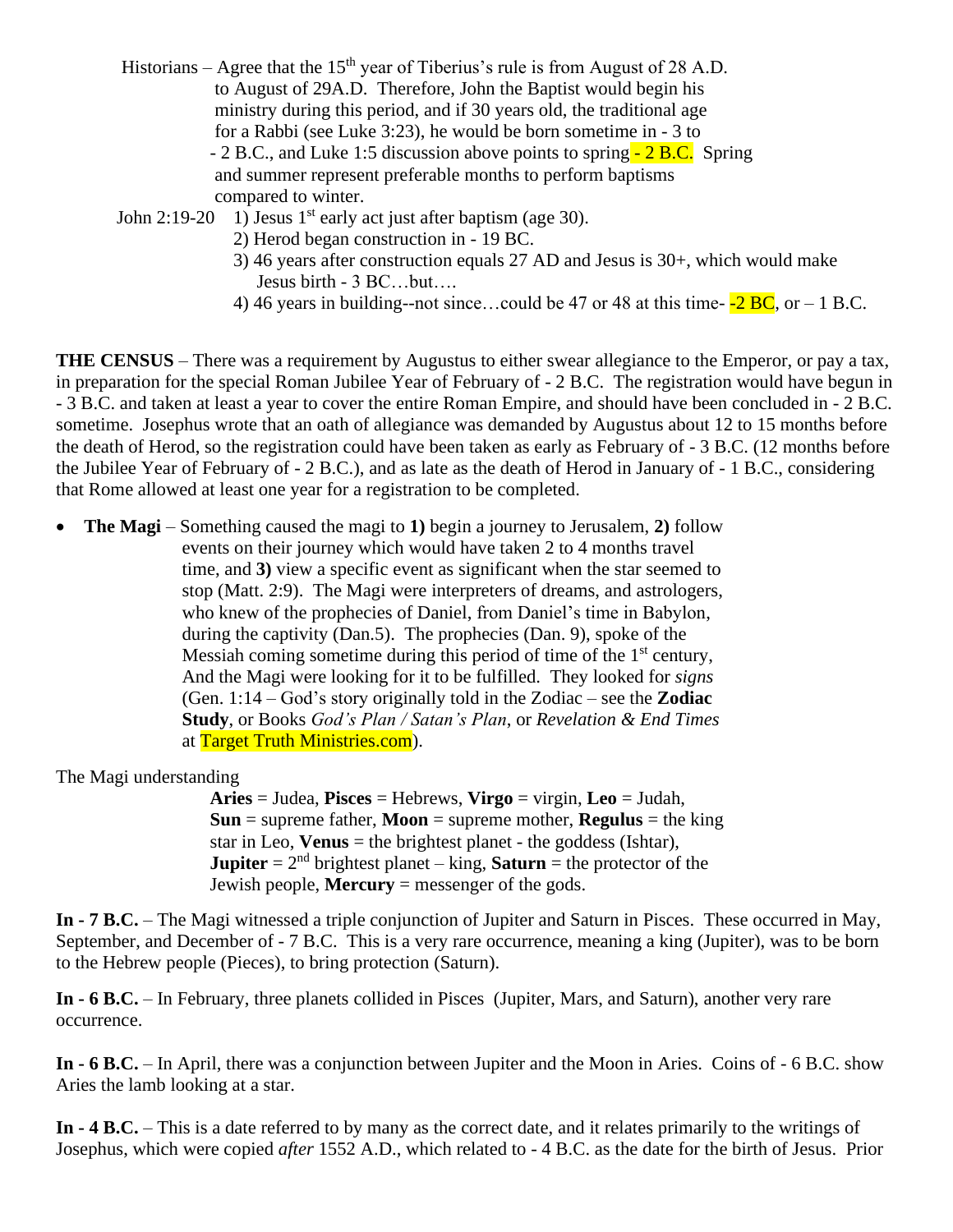to 1552 A.D., the older manuscripts read 1 B.C. Coins were discovered which were dated to the period of - 4 B.C., which were coined to show the successors of Herod (Archelaus, Antipas, and Philip), therefore it was assumed that the correct date was - 4 B.C. However, evidence now shows that it was very common practice for rulers to date the reign of a new king to some date before his predecessors' death, so as to ensure his right to the title, and the treasury.

**August 12, - 3 B.C.** – Jupiter (King planet) and Venus collide (the first of a triple conjunction— 2 nd July 17 – 2 BC, 3<sup>rd</sup> Oct. 12 - 2 BC.

**September 11, - 3 B.C.** – Jupiter and Regulus (King star in Leo constellation--brightest star and symbolic of a king), collide in Leo (Jewish royal tribe--the lion of Judah --Gen. 49:9-10--a Jewish King), and the Sun is located in Virgo (the sun is in Virgo for 20 days each year). See Revelation 12 discussion at the end of this Study. Some see this as the birth date. But it could be the one year announcement of Jesus' birth.

**February 17, - 2 B.C.** – Jupiter and Regulus collide for the  $2<sup>nd</sup>$  time, and they collide with the Moon also.

**May 8-9, - 2 B.C.** – Jupiter and Regulus collide for the 3<sup>rd</sup> time, and again they also collide with the Moon.

**June 17, - 2 B.C.** – A very rare occurrence, in Leo, along with the Sun and Moon, the two brightest planets of Venus and Jupiter all collide. This would result in the brightest star ever seen and in the near-east this only occurred once in over 2,000 years.

**August 27, - 2 B.C.** – Jupiter while moving westward, collides with Mars and Venus and Mercury, all in Leo.

**September 29, - 2 B.C.** – Sun and moon in Virgo – see Revelation 12 discussion at the end of this Study. The magi set off on their journey to seek this great king to be born to the Hebrew people…based upon these signs.

**December 25, - 2 B.C.** – Jupiter in Virgo appeared to stop for *6 days* (due to retrogression of the planet – a normal occurrence). From a vantage point in Jerusalem, Jupiter would have appeared stopped over Bethlehem. Of course, when the magi stopped in Jerusalem to inquire about a king being born, the child had already been born (Matt. 2:11 – a child, not a baby, and He was in the house, not a manger). This would be months *after* the birth of Jesus.

## **SEQUENCE** :

John the Baptist born - March / April of - 2 B.C. This represents the most likely sequence to fit all the available evidence.

| <b>Jesus born</b>              | <b>September 29 of - 2 B.C.</b> |    |           |
|--------------------------------|---------------------------------|----|-----------|
| Jesus baptized 8 days later    | October                         | 6  | $-2 B.C.$ |
| Jesus dedication 40 days later | November                        |    | $-2 B.C.$ |
| Magi visit Jerusalem           | December                        | 25 | $-2 B.C.$ |
| Jesus taken to Egypt           | January                         |    | $-1$ B.C. |
| Herod ordered babies killed    | January                         |    | $-1$ B.C. |
| Eclipse of the Moon            | January                         | 10 | $-1 B.C.$ |
| Herod dies                     | January                         | 14 | $-1$ B.C. |
| Herod buried                   | Passover                        |    | $-1$ B.C. |
| Jesus returns to Nazareth      | After January 14                |    | $-1$ B.C. |

## **WHY DECEMBER 25TH ?**

Early Christians actually celebrated December 25<sup>th</sup> before Rome began celebrating December 25<sup>th</sup> as Christ's birth. The Roman holiday Saturnalia, or *natalis solis invicti*, the birth of the sun god (Nimrod), goes back to the Babylonian priesthood, and was celebrated as early as 274 A.D. by Rome.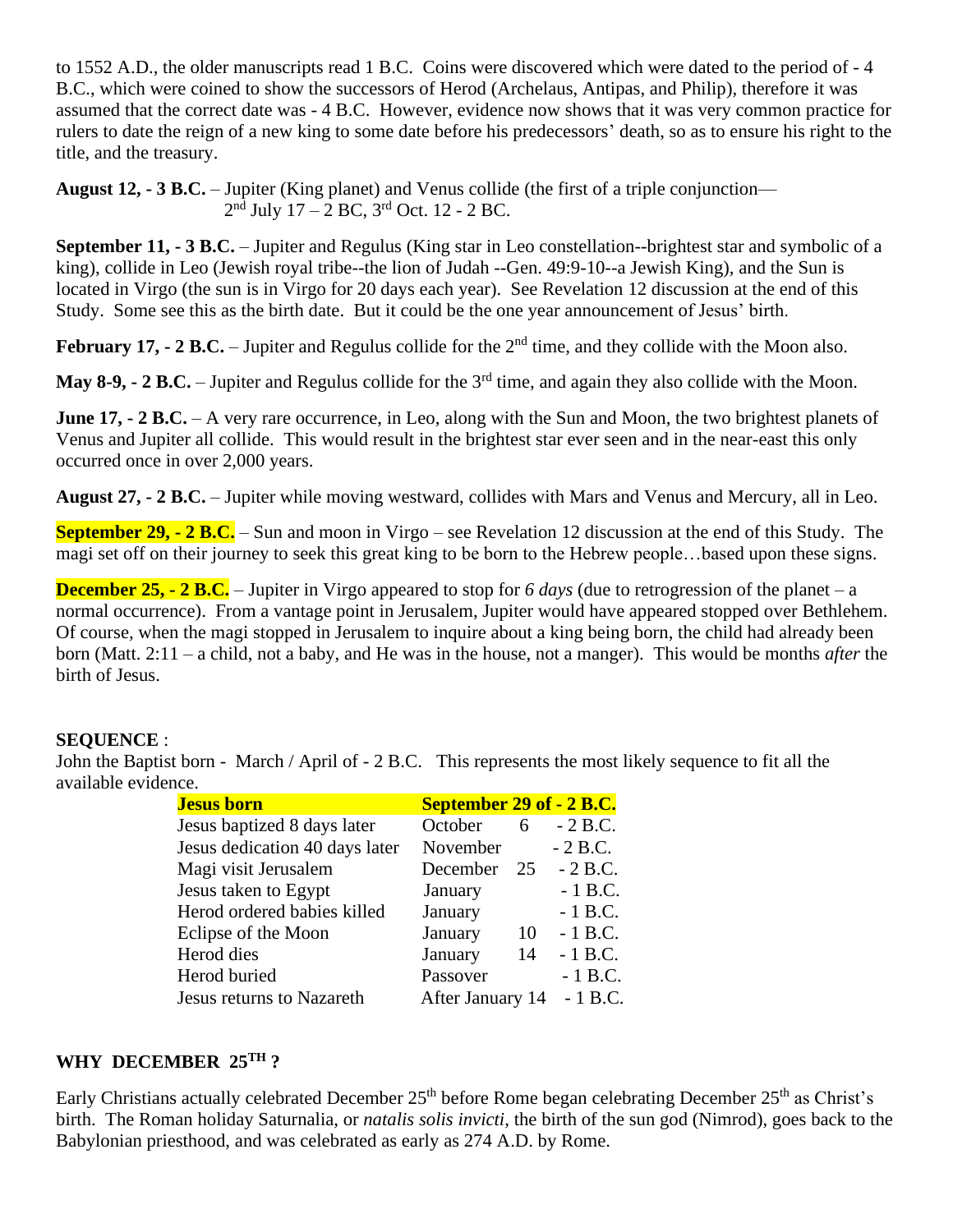Constantine required December 25<sup>th</sup> to be recognized for Christ's birth, along with all gods of the sun, in 313 A.D. The first recorded December 25<sup>th</sup> date for Christ's birth is listed as 336 A.D. in a Roman Almanac, according to Chuck Freas. Dr. Chuck Missler states it is first recorded in 354 A.D., in a calendar of Philocalus. The Christian church Bishops formally adopted December 25<sup>th</sup> in 440 A.D.

But, Christians had already associated December 25<sup>th</sup> with the birth of Christ much earlier than all these dates for a completely different reason, according to William Tighe, Professor of History at Muhlenberg College. The December  $25<sup>th</sup>$  date related to the Jewish tradition of the great prophets having an "integral age," where their day of death was also, either their day of birth, or conception. Jesus death was dated to March 25<sup>th</sup>, and the feast of Passover. Early Christians celebrated March 25<sup>th</sup> as the Feast of Annunciation (His Conception), which would put His birth at December  $25<sup>th</sup>$ . Also December  $25<sup>th</sup>$  would be remembered as the date the magi in Jerusalem saw the star stand still over Bethlehem.

The Babylonian practices, including the celebration of December  $25<sup>th</sup>$ , and the birth of the sun god (Nimrod), were passed on to the church by Constantine when he was pushing the Roman Empire to convert to Christianity. These Babylonian practices include the sacred traditions of the mother / child cult of Semiramis (known in various nations as Ishtar, Ashtaroth, Isis, etc.), and her son Tammuz (Ezek. 8:14; Jer. 44:17-19). (see Study on The Queen of Heaven, or books *Science, Origins, & Ancient Civilizations*, or *Eden to Evil*, or *God's Plan / Satan's Plan* – Target Truth Ministries.com).

In the beginning was the Zodiac, a story in the heavens, created by God, about His plan of salvation. The story involved a virgin, and a child who was to redeem those who would trust in Him (see the section on the **Zodiac** in other books in this series, *God's Plan / Satan's Plan*, or *Revelation & End Times* – Target Truth Ministries.com). This redemption story of the Zodiac became perverted as men endeavored to take control, and be worshiped themselves. Worship for these various nations centered around a woman and child, a copy, or imitation of God's plan. The earliest of these mother / child cults began with Nimrod and Babylon (Gen. 10:8- 9), only a couple of generations after Noah and the flood. Nimrod, "*marad,*" means "he rebelled," and the Babylonians built the tower of Babel. Nimrod set himself up as god and had priests cater to him.

Nimrod, after his death, was worshiped as the sun god (Baal). Nimrod had a queen Semiramis (the moon goddess – Semiramis is also known as Baal-Ti, or "my lady," or in Latin as Mea Dominain, or in Italian as Madonna). After Nimrod's death, Semiramis (Baal-Ti), became pregnant, supposedly from a sun beam (from Baal – the sun god - Nimrod), and she gave birth to Tammuz, who was presented to the people as the reborn (resurrected), Nimrod. When Tammuz died, he was supposedly resurrected 40 days later. Semiramis introduced Tammuz as the promised savior (Gen. 3:15). Both mother and child were worshiped, and God's Zodiac story had now been forever perverted. From this myth, false worship of the mother goddess and child, came Babylon's religious practices.

When the nations scattered (Gen. 11:9), they formed various new nations, with various new languages, and variations of this mother / child cult developed around the world in Egypt, with Osiris (Nimrod), and Isis (Semiramis), and their child Horas (Tammuz). Historian Herodotus recorded how the ancient Babylonian rites began being practiced in various nations around the world, as did Hislop (113), Leyard (134, 135), Woodrow (132), and Bailey (133). Even in the *Catholic Encyclopedia* (136), Vol. 14, pages 515ff, and Vol. 15, pages 450ff, it is noted that these practices pre-date the Christian Church.

These religious practices were eventually adopted by the Roman Empire when it came into power before Christ was even born. A few hundred years after Christ, these ancient Babylonian practices found their way into the Christian Church, because the Roman emperor desired to unite pagan Babylonian practices, and the Christian Church, into a single religion for the empire. This, of course, seemed a natural fit, as Mary and her Son (Jesus), matched well with the mother goddess and child pagan cults of most nations. Of course, Mary was never elevated to worshipful status by the early Christians. The elevation of Mary happened several hundred years after Christ died, due to the Roman emperor's desire to unite under one set of religious practices, which included worship of the Queen of Heaven.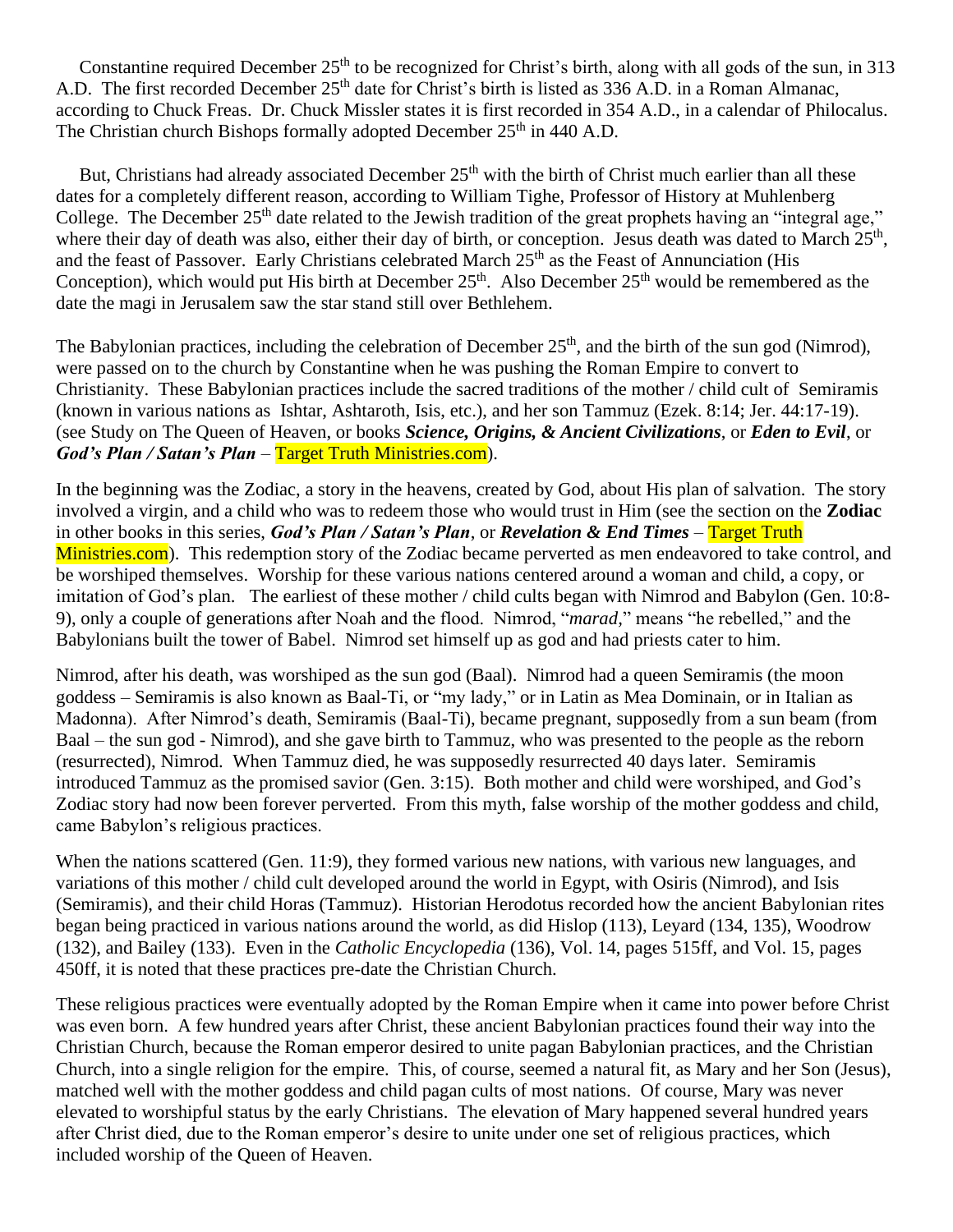Some of these *symbols and practices from Babylon*, which after 300 years found their way into the Christian Church in Rome, include:

- Elevation of the mother, the virgin, to Queen, or Goddess co-equal to God.
- Lighting of candles, used to signify the sun god of light (Nimrod).
- Prayer beads, used to count, and repeat, prayers to the Queen of Heaven.
- Resurrection of Nimrod as Tammuz is celebrated at Ishtar (Easter).
- Birth of Nimrod is celebrated on December  $25<sup>th</sup>$ .
- Forty days of lent prior to Ishtar (Easter), were practiced in recognition of the death, and resurrection, of Nimrod as Tammuz (Ezek. :14; Jer. 44:17-19).
- Purgatory is a place where the dead await purification, and dates back to these Babylonian pagan beliefs, which pre-date Christianity.
- The later Babylonians worshiped the mother by making an offering as a memorial to Heras (the Queen of Heaven – the Moon Goddess. Hera was the equivalent to Eve of the Bible to the Greeks – the mother of all – see Queen of Heaven Study – "Greece," or books *Eden to Evil*, or *God's Plan / Satan's Plan* – Target Truth Ministries.com).
- The *cross*, the mystic Tau (the symbol of Tammuz), is used by Babylon to symbolize man's power over death. To Christians, the cross represents God's love (being willing to suffer the curse for us), God's power over death (1 Corin. 1:17-18).
- Babylonian priests were to be celibate, and virgin women who wore crosses around their necks, were to attend the priests.

The Roman emperor, Constantine, combined the cultic practices with Christian worship, and in 378 A.D., Demasus, the Bishop of Rome, was crowned Pontifus Maximus (High Priest of Mysteries of the bridge between the dead and living, from the Babylonian tradition). Even at this date, most Bishops didn't recognize the Pope in Rome as the authority of the church. Rome was not recognized until around 1,000 A.D., and even then, the Eastern church still did not recognize the authority of the Pope in Rome. This is still true today. Today, the Pope's crown is an exact replica of the Babylonian priest's crown (a fish head—the man/fish god Dagon). (see also Text Timeline Study, or Books, *Book of Chronologies and Time Charts*, or *God's Plan / Satan's Plan* – Target Truth Ministries.com). For more information on Babylon pagan practices and the "New Age," see the Study titled "**Truth Matrix** - A Comparison of Faiths, and Evidence for their Beliefs" at Target Truth Ministries.com.

Many ancient myths, which seemed to parallel the story of Christ (virgin birth, resurrection etc.), were elevated to historical status in the late 1,800's, and the early 1,900's. Recent scholarship has however shown each of these fall far short of being historic parallels. Lee Strobel has provided evidence showing these myths have been either *later* embellished to relate to Christ, or were actually created *after* the time of Christ. Historically, these myths in no way even closely relate to the life of Christ. We must remember the original story of the virgin and the resurrection, were actually given in the Zodiac by God, and it has been perverted into these other myths.

Back to the birth of Christ, the Eastern Christian Churches celebrate the birth of Christ on the 6<sup>th</sup> of January, the  $12<sup>th</sup>$  day of Christmas, and they believe there were 12 magi (the Bible doesn't say).

**MICHAELMAS** - **September 29<sup>th</sup>** – This is the date celebrated for centuries in Europe as the true day of Christ's birth. December 25<sup>th</sup> was actually banned in Europe because of its link to Babylon. Even the Pilgrims in America banned December  $25<sup>th</sup>$  and celebrated the date of September  $29<sup>th</sup>$  (see Why December  $25<sup>th</sup>$ discussion).

**REVELATION 12** – In - 3 B.C., and - 2 B.C., in September, at the Feast of Trumpets, on the horizon, one would see the picture described by John in Revelation 12 of a women clothed in the sun, standing on the moon. The woman (Virgo), and Virgo just above the moon, and the sun in Virgo.